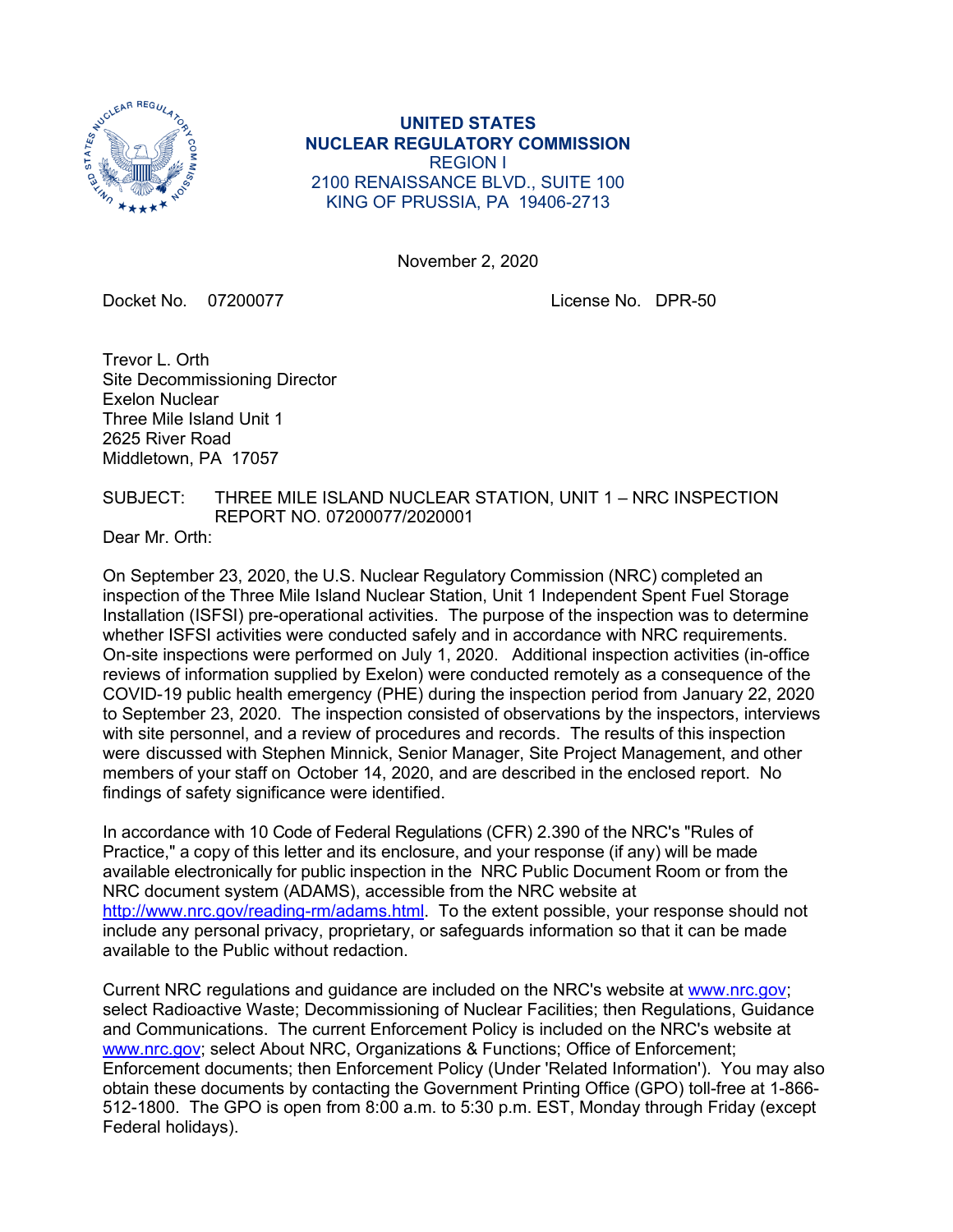# T. Orth 2

No reply to this letter is required. Please contact Elizabeth Andrews at 610-337-5117 if you have any questions regarding this matter.

Sincerely,

### */RA/*

Anthony Dimitriadis, Chief Decommissioning, ISFSI, and Reactor Health Physics Branch Division of Nuclear Materials Safety Region 1

Docket No: 07200077 License No: DPR-50

> Enclosure: Inspection Report 07200077/2020001 w/Attachment: Supplemental Information

cc w/encl: Distribution via ListServ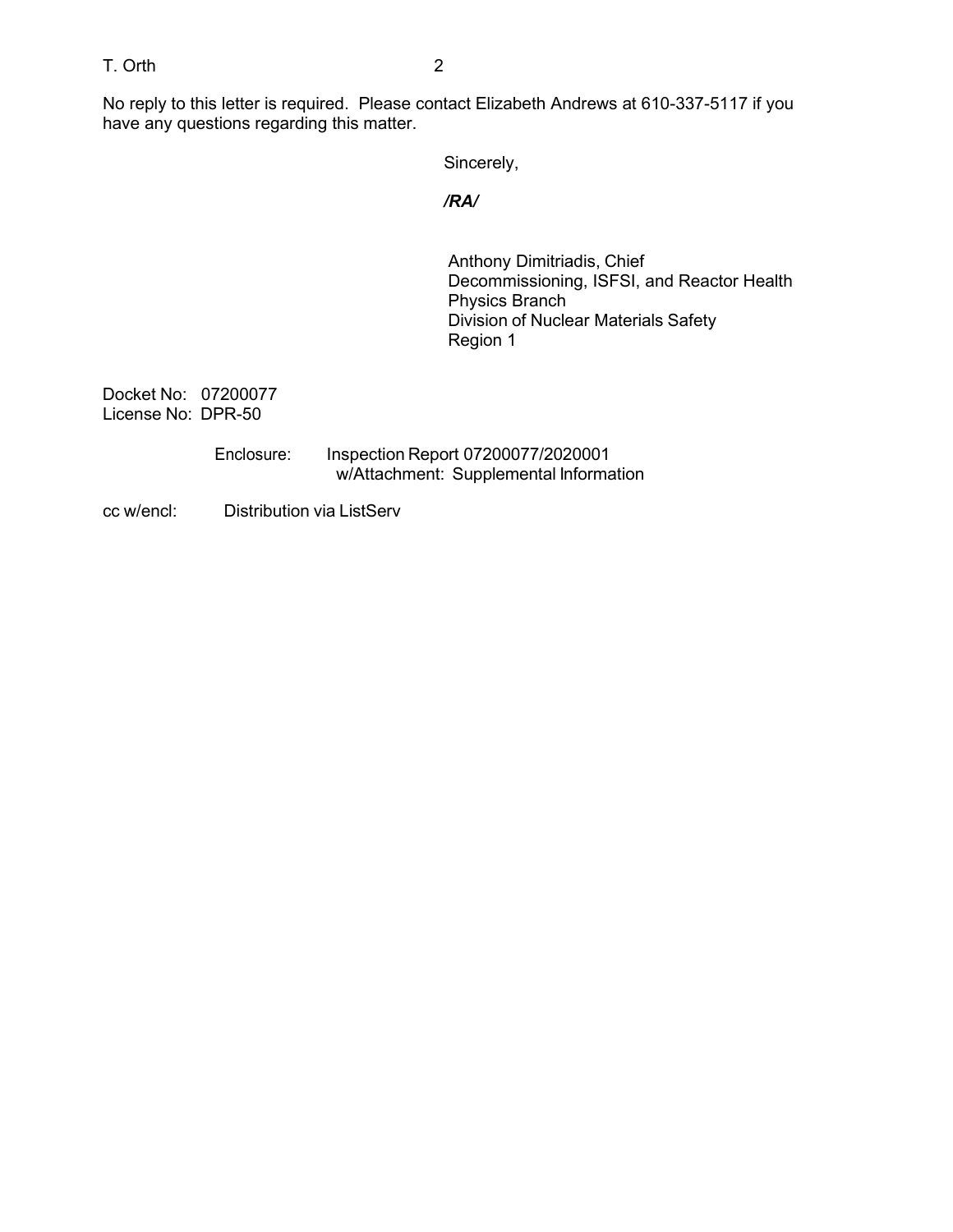# DOCUMENT NAME: G:\DIRHP\ISFSI\TMI\TMI Pad Report 2020001.docx

## **SUNSI Review Complete:** EAndrews

#### **ML20307A598**

After declaring this document An Official Agency Record it **will** be released to the Public.

**To receive a copy of this document, indicate in the box: C** = Copy w/o attach/encl **E** = Copy w/ attach/encl **N** = No copy

| <b>I</b> OFFICE | DNMS/RI           | N | DNMS/RI      |  | DNMS/RI          |  |
|-----------------|-------------------|---|--------------|--|------------------|--|
| <b>NAME</b>     | <b>KWarner/kw</b> |   | E.Andrews/ea |  | A.Dimitriadis/ad |  |
| <b>I</b> DATE   | 1/2/20            |   | 11/2/2020    |  | 11/2/2020        |  |

OFFICIAL RECORD COPY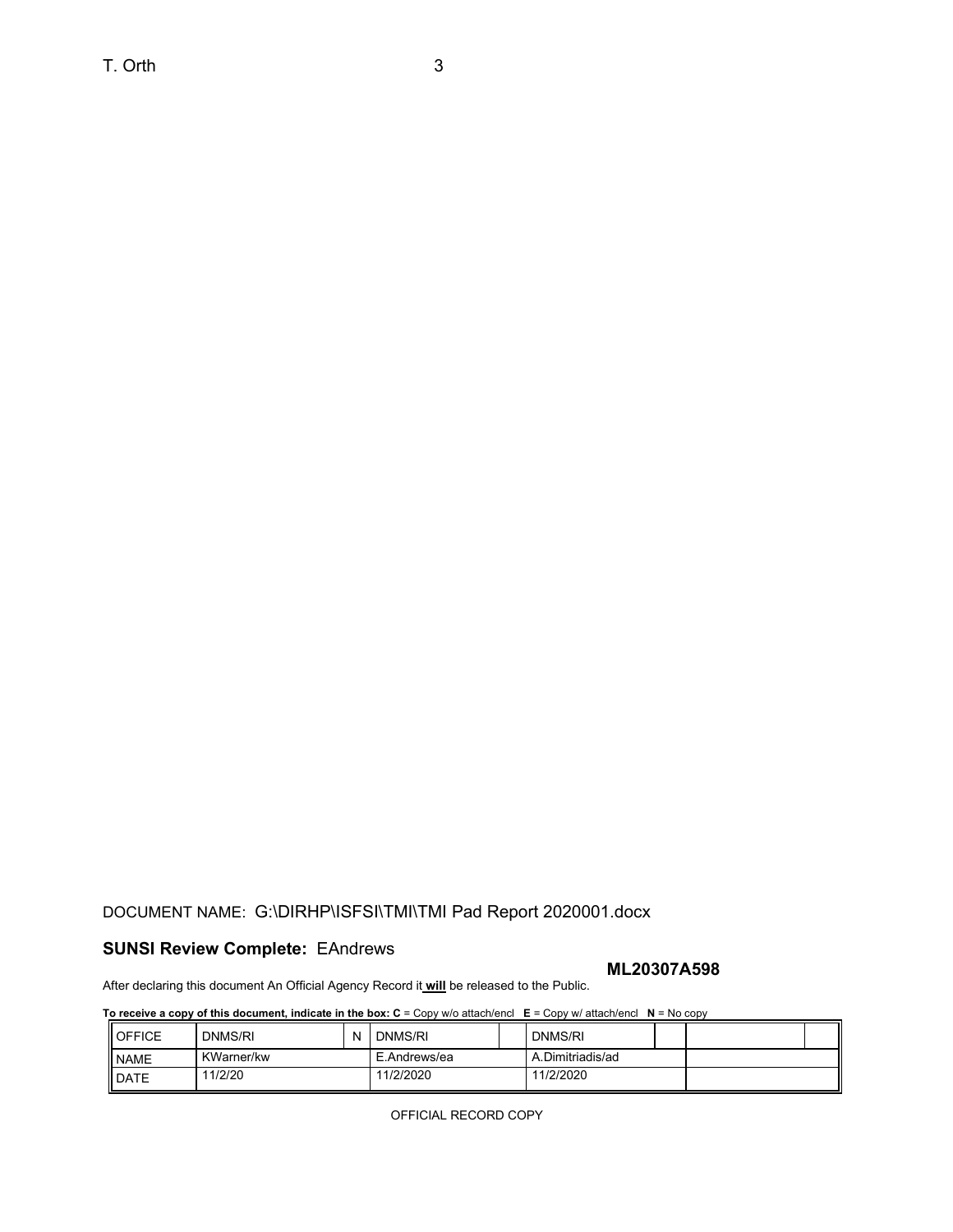# U.S. NUCLEAR REGULATORY COMMISSION

# REGION I

| Docket No:   | 07200077                                                                                                                                                        |
|--------------|-----------------------------------------------------------------------------------------------------------------------------------------------------------------|
| License No:  | <b>DPR-50</b>                                                                                                                                                   |
| Report No:   | 07200077/2020001                                                                                                                                                |
| Licensee:    | Exelon Generation Co., LLC (Exelon)                                                                                                                             |
| Facility:    | Three Mile Island Nuclear Station, Unit 1                                                                                                                       |
| Location:    | Middletown, Pennsylvania 17057                                                                                                                                  |
| Dates:       | January 22, 2020 to September 23, 2020                                                                                                                          |
| Inspectors:  | E. Andrews, Health Physicist<br>Decommissioning, ISFSI, and Reactor HP Branch<br>Division of Nuclear Materials Safety, Region I                                 |
|              | M. Henrion, Health Physicist<br>Decommissioning, ISFSI, and Reactor HP Branch<br>Division of Nuclear Materials Safety, Region I                                 |
|              | R. Rodriguez, Structural Engineer<br><b>Materials and Structural Branch</b><br>Division of Fuel Management<br>Office of Nuclear Materials Safety and Safeguards |
|              | K. Warner, Senior Health Physicist<br>Decommissioning, ISFSI, and Reactor HP Branch<br>Division of Nuclear Materials Safety, Region I                           |
| Approved by: | Anthony Dimitriadis, Chief<br>Decommissioning and ISFSI, and Reactor HP Branch<br>Division of Nuclear Materials Safety, Region I                                |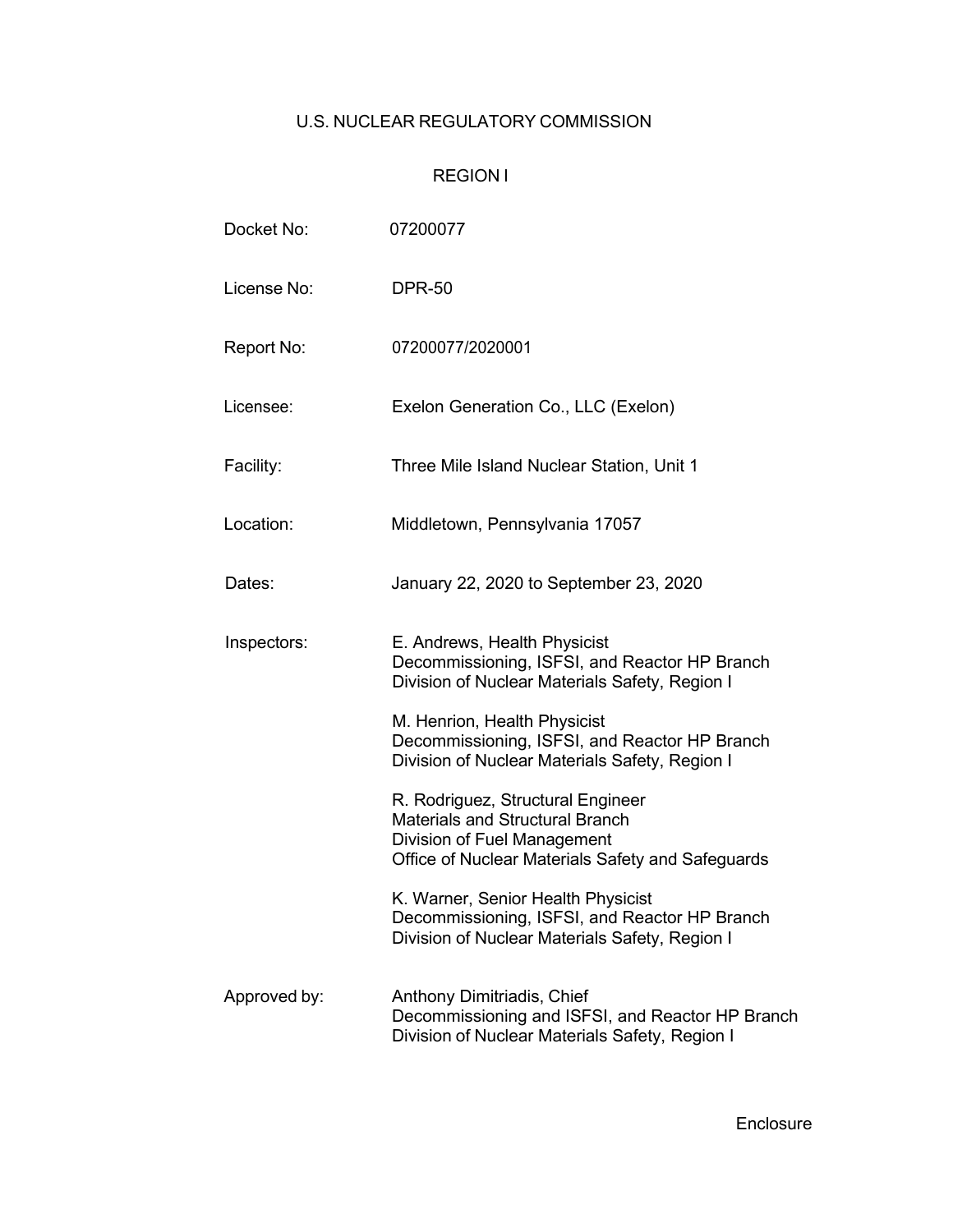## **EXECUTIVE SUMMARY**

#### Exelon Generation Company, LLC Three Mile Island Nuclear Station, Unit 1 NRC Inspection Report No. 07200077/2020001

This report covered on-site inspections and in-office reviews by Nuclear Regulatory Commission regional based inspectors of activities related to Three Mile Island Nuclear Station, Unit 1 (TMI-1) pre-operational activities of dry cask storage of spent fuel during the inspection period from January 22, 2020 to September 23, 2020. Additional inspection activities were conducted remotely during the inspection period as a consequence of the COVID-19 public health emergency (PHE). The inspection included a review of the structural analysis and observation of the construction of an independent spent fuel storage installation (ISFSI) storage pad at TMI-1. The inspection consisted of observations by the inspectors, interviews with site personnel, a review of procedures, calculations and records, and ISFSI pad walk-downs. The NRC's program for overseeing the safe operation of dry storage of spent fuel at an ISFSI is described in Inspection Manual Chapter 2690, "Inspection Program for Dry Storage of Spent Reactor Fuel at Independent Spent Fuel Storage Installations and for 10 CFR Part 71 Transportation Packagings."

Based on the results of this inspection, no findings of safety significance were identified.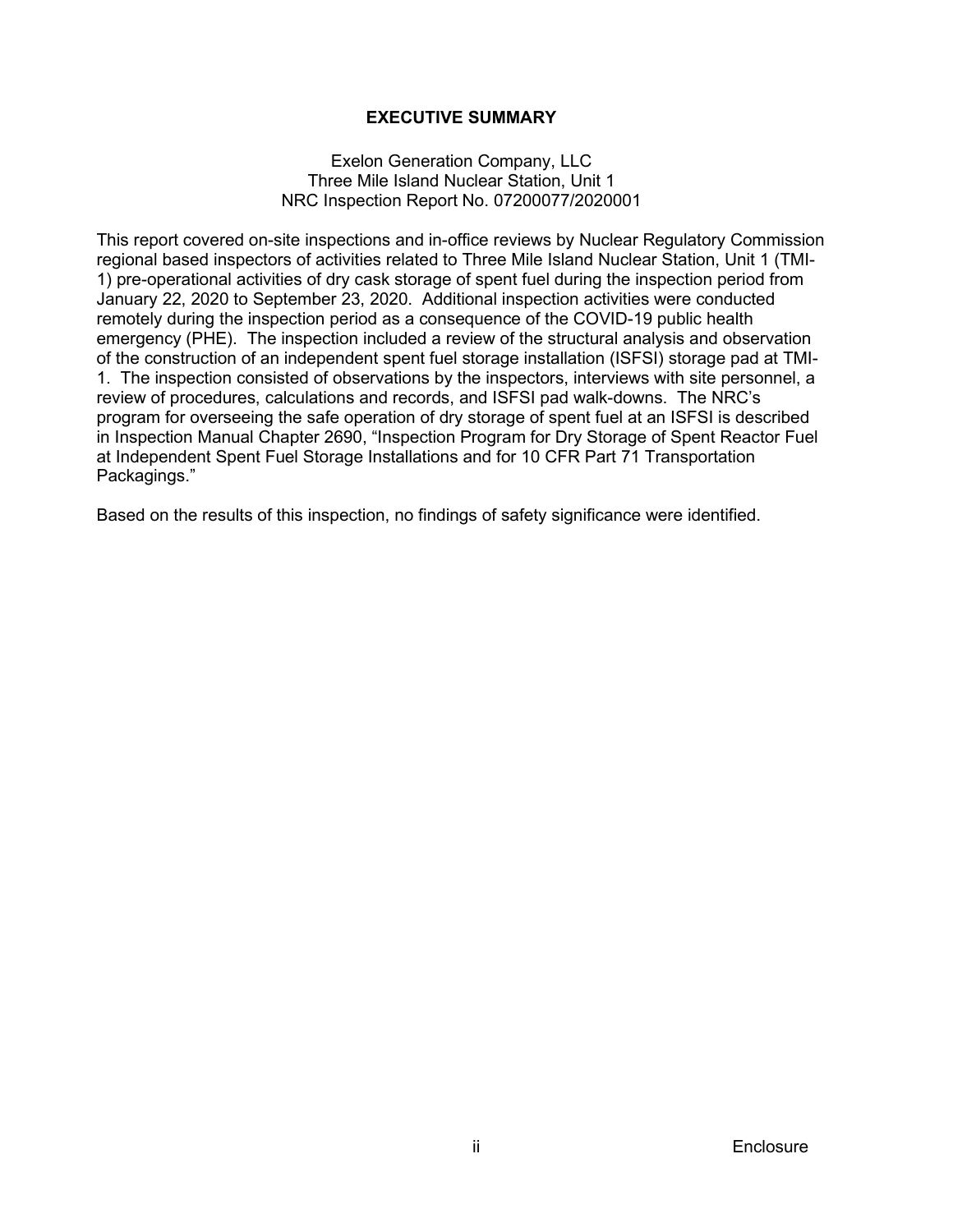# **REPORT DETAILS**

## **1.0 Independent Spent Fuel Storage Installation**

### 1.1 Onsite Fabrication of Components and Construction of an ISFSI (Inspection Procedure 60853)

#### a. Inspection Scope

The inspectors conducted a review of licensee and vendor activities in preparation for the concrete placement #1 for the Independent Spent Fuel Storage Installation (ISFSI) which will store spent fuel previously generated by the licensee. The inspectors walked down the construction area of the ISFSI pad and examined the rebar installation to verify that the rebar size, spacing, splice length, and concrete coverage on each side complied with licensee-approved drawings, specifications, procedures, and other associated documents. Additionally, the inspectors evaluated the pad to determine if compliance with applicable codes, the Certificate of Compliance, and Technical Specifications was met. The inspectors also evaluated the concrete formwork installation for depth, straightness, and horizontal bracing to verify the overall dimensions and orientation for compliance with the licensee-approved drawings. The inspectors interviewed licensee and contract personnel to verify knowledge of the planned work. The inspectors observed the actual concrete placement and vibration for the ISFSI slab, and observed tests for concrete slump and air content, temperature measurements, and the collection and preparation of cylinder samples for compression tests, to verify that the work was implemented in accordance with the approved specifications and procedures. The inspectors verified that the pad was being finished in accordance with approved specifications and Code requirements. Following completion of the 7-day and 28-day compression tests by an independent laboratory, the inspectors reviewed the results to verify that the acceptance criteria were met. The inspectors noted that all tested samples for concrete placement #1 satisfied the acceptance criteria.

b. Findings

No findings of significance were identified.

# 1.2 Review of 10 CFR 72.212(b) Evaluations (Inspection Procedure 60856)

#### a. Inspection Scope

The inspectors performed an in-office review of ISFSI pad design documentation to determine if the storage pad would adequately support both static and dynamic loads, as required by 10 CFR 72.212(b)(5)(ii). The inspectors reviewed and verified that the assumptions the licensee used in the seismic and liquefaction analyses for the storage pad were appropriate. The inspectors verified that the analysis and design methodology used for the TMI-1 ISFSI pad complied with applicable standards consistent with recommendations of NUREG 1536 and Inspection Procedure 60856 "Review of 10 CFR 72.212(b) Evaluations," as appropriate. The inspectors also determined that the various design loads were in accordance with TMI-1's Final Safety Analysis Report.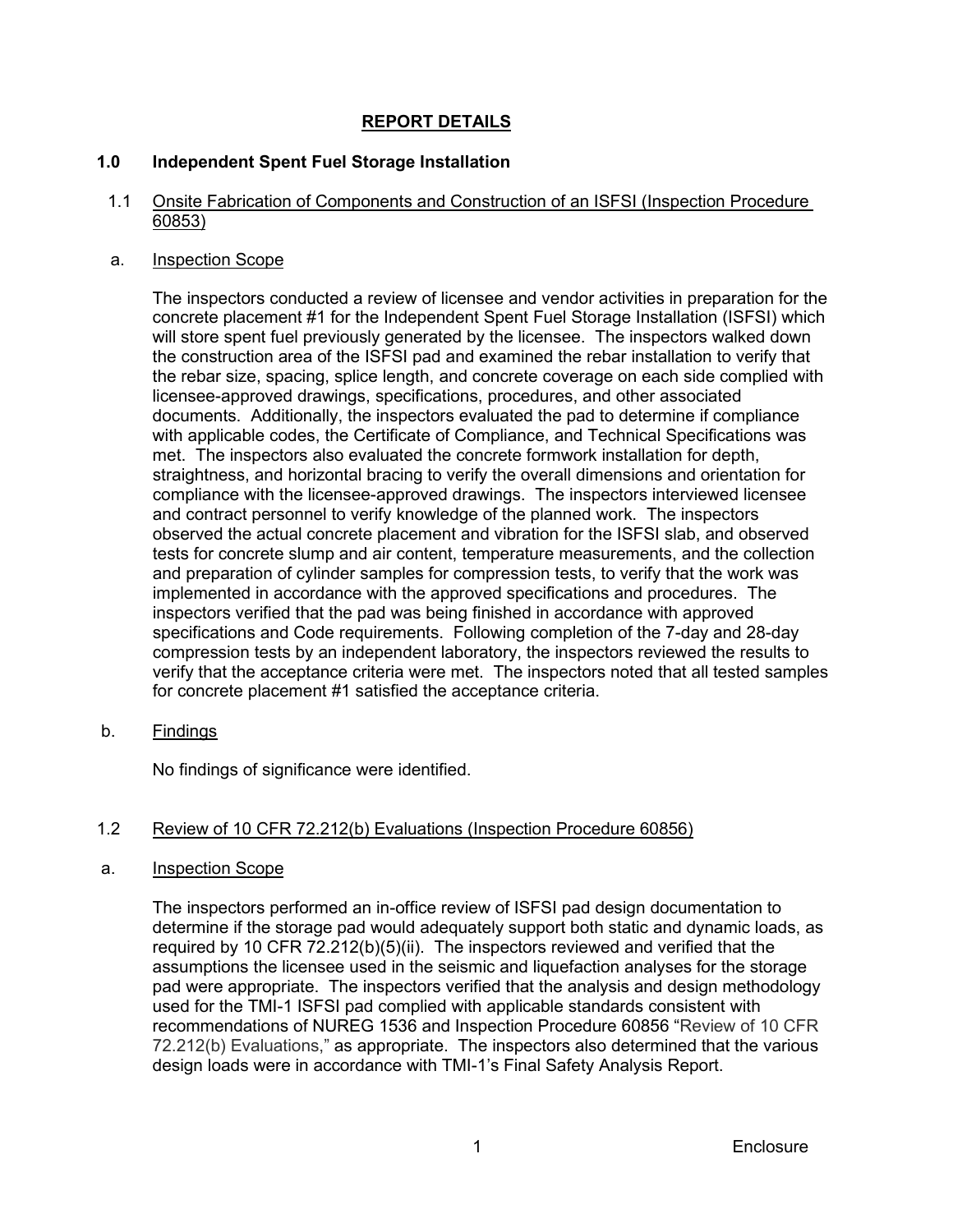## b. Findings

No findings of significance were identified.

# **2.0 Exit Meeting**

The inspection results were discussed with Stephen Minnick, Senior Manager, Site Project Management, and other members of the Exelon staff, on October 14, 2020. The inspectors verified that no proprietary information was retained by the inspectors or documented in this report.

ATTACHMENT: SUPPLEMENTAL INFORMATION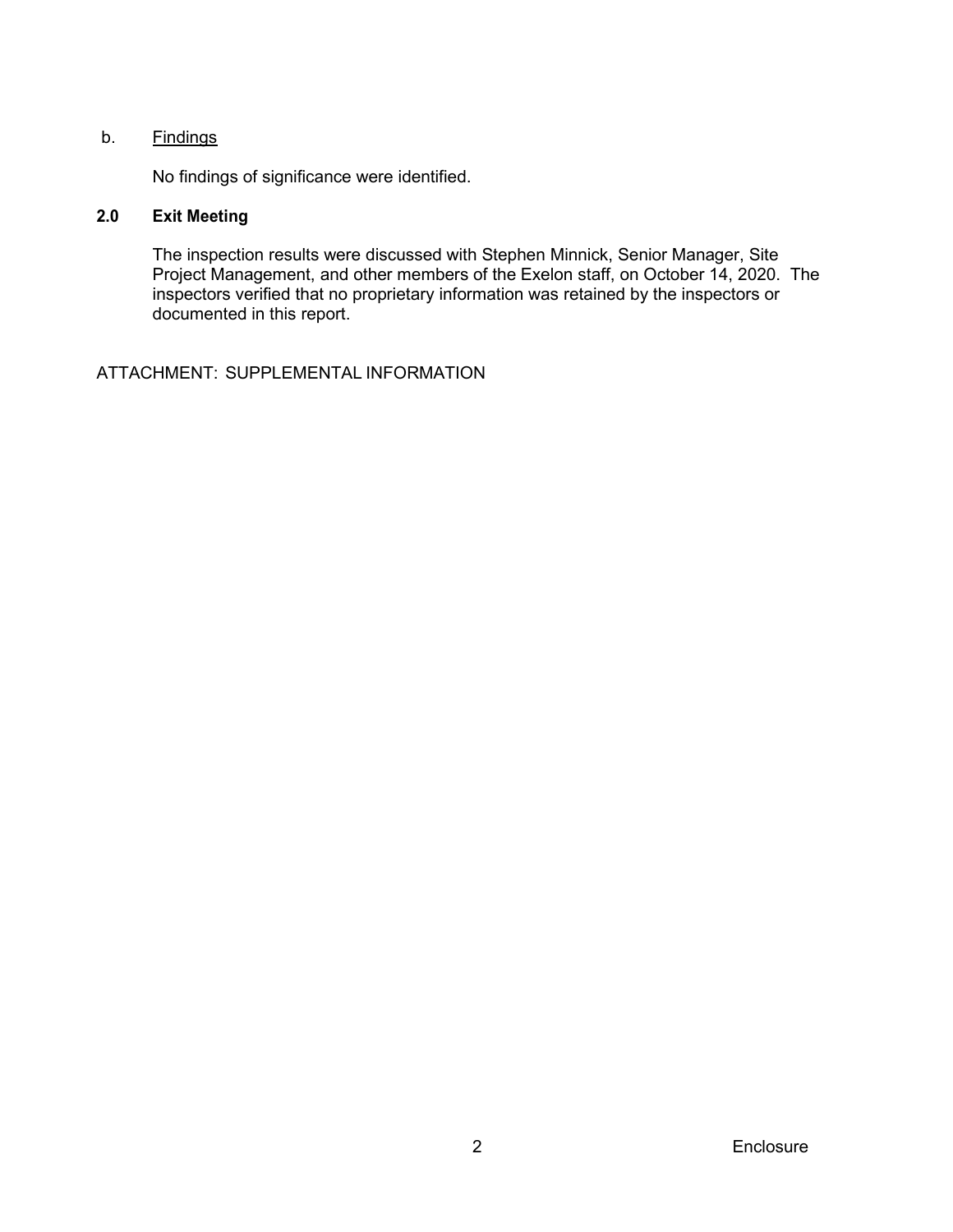# **SUPPLEMENTARY INFORMATION**

### **PARTIAL LIST OF PERSONS CONTACTED**

S. Minnick, Senior Manager, Site Project Management

R. Brady, TMI DO Regulatory Assurance Manager

P. Mullens, Manager, ISFSI Engineering Lead

J. Troiano, Project Manager

# **ITEMS OPENED, CLOSED, AND DISCUSSED**

None

## **LIST OF DOCUMENTS REVIEWED**

**Procedures** 

30076-P-05, ISFSI Storage Pad Construction Work Record and Inspection Forms at Three Mile Island Unit 1, Revision 1

30076-P-07, ISFSI Pad Site Preparation Work Record and Inspection Form at Three Mile Island, Revision 0

Condition Reports 4351192

**Miscellaneous** 2020-TMI-014, Report of Concrete Compression Test Results, dated August 3, 2020 C-1101-114-003, ISFSI Storage Pad Design, Revision 001 C-1101-114-004, ISFSI Bearing Capacity and Settlement, Revision 0 C-1101-114-005, ISFSI Liquefaction Potential Evaluation, Revision 0 C-1101-114-006, ISFSI static/Dynamic Soil Properties, Revision 0 EC 625301, Geotechnical Investigation, Revision 1 EC 625303, ISFSI Site Preparation, Revision 0 EC 625304, ISFSI Storage Pad, Revision 0 EXLNTM110-CALC-001, Time Histories for SSI of the ISFSI, Revision 0 EXLNTM110-CALC-002, Soil Properties for SSI of the ISFSI, Revision 0 EXLNTM110-CALC-003, Soil Structure Interaction Analysis of the ISFSI, Revision 0 NAC International Certificate of Personnel Qualification, dated February 27, 2020 Pennsy Supply – Concrete Quality Requirement, Attachment A Pennsy Supply Concrete – Landisville Annual On-Line Verification, dated February 25, 2020 Pennsy Supply Concrete – Paxton Street Annual On-Line Verification, dated May 29, 2020 RCA CAR 20-02, TMI ISFSI Pad – In-Process Reinforcing Steel Placed out of Tolerance, Revision 2 Rebar Certificate of Compliance, dated June 2020 Rebar Receipt Inspection Forms, dated June 2020 Reinforcing Steel Purchase Order, dated February 10, 2020 SP-1101-43-030, ISFSI Pad/Heavy Haul Path Excavation and Fill, Revision 0 SP-1101-43-031, Cast-in-Place Concrete – ISFSI, Revision 0